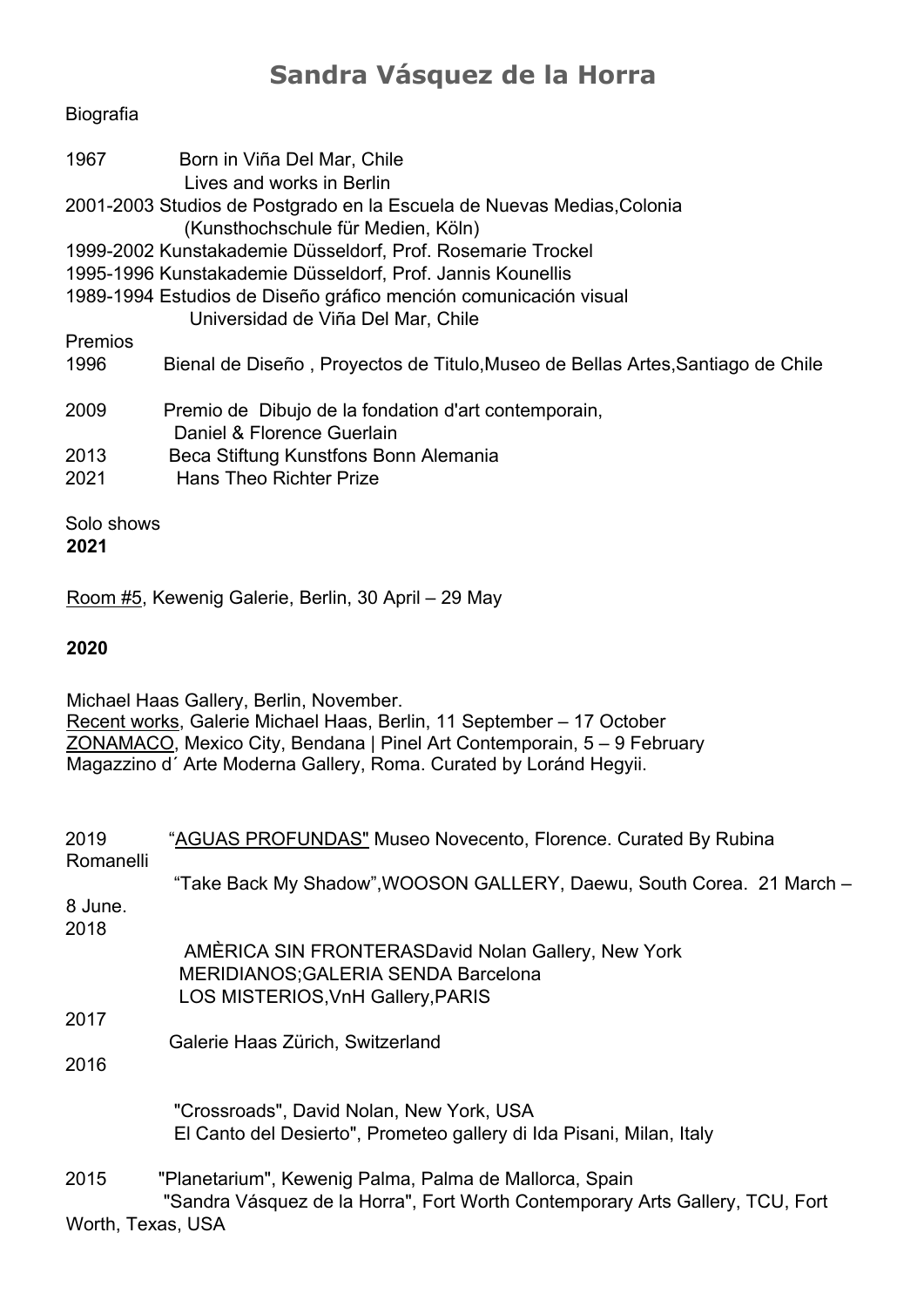2014 UNA ISLA EN EL CIELO Galeria Kewenig , Berlin,Alemania TODAS IBAMOS A SER REINAS, Joao Esteves de Oliveira Galeria Lisboa "Iñaki Bonillas & Sandra Vásquez de la Horra", Niels Borch Jensen, Berlin

2013 Entre El Cielo y La Tierra, Galeria David Nolan , New York Galeria Senda ,Barcelona ORIGENES , Thaddaeus Ropac Gallery Paris

2012 Entre Chairs (with Oda Jaune), Casa de la Cultura de la Province de Namur, Belgium (cat.)

 Museo Felicien Rops ,Namur,Belgica El Árbol del Fuego, Oldenburger Kunstverein, Germany

- 2011 Ondinas/Ondines, Galería Kewenig, Palma de Mallora, Spain Neue Arbeiten, Galerie Thaddaeus Ropac, Villa Kast, Salzburg, Austria Une montagne nommée Désir, Musée d'Art Moderne de Saint Etienne, France (cat.) L'Arcobaleno, Galerie Rupert Pfab, Düsseldorf
- 2010 Vuela Mi Alma, Bonnefantenmuseum, Maastricht (cat.) Tu Pelo es mi Bandera, Nolan Judin Berlin, Berlin O, sole mio!, Galerie Thaddaeus Ropac, Paris
- 2009 Viva la musa!, David Nolan Gallery, New York Confesiones de una Musa, Daniel Weinberg Gallery, Los Angeles
- 2008 Que culpa tiene el durazno,CCAV,El Gran Vidrio,Consejo de las culturas y las artes Valparaíso

 Galeria Rupert Pfab, Düsseldorf Galeria David Nolan , New York Mitológica, museum kunst palast, Düsseldorf (cat.)

- 2007 Impossible Mind, Sprovieri Gallery, London Impossible Mind, Kewenig Galerie, Köln (cat.)
- 2006 Galería Kewenig, Palma de Mallorca, Spain Galeria Rupert Pfab, Düsseldorf
- 2005 Alquimia Fantástica, Galería Kewenig, Palma de Mallorca, ESPAÑA
- 1999 Botánica de la Evolución, Goethe Institut, Santiago de Chile Anatomy Studies, Galeria Entropia, Breslau,Polonia

Group shows

- 2019 ALBERTINA "Passion of Drawing" Guerlain Collection donada al Centre Pompidour 2017
	- "SEHT, da ist DER MENSCH", Kunstmuseums Magdeburg, Germany
- 2016

"George Grosz: Politics and his Influence", David Nolan Gallery, New York, USA

 "El tormento y el éxtasis Arte de origen latinoamericano en las colecciones de Mallorca, una revisión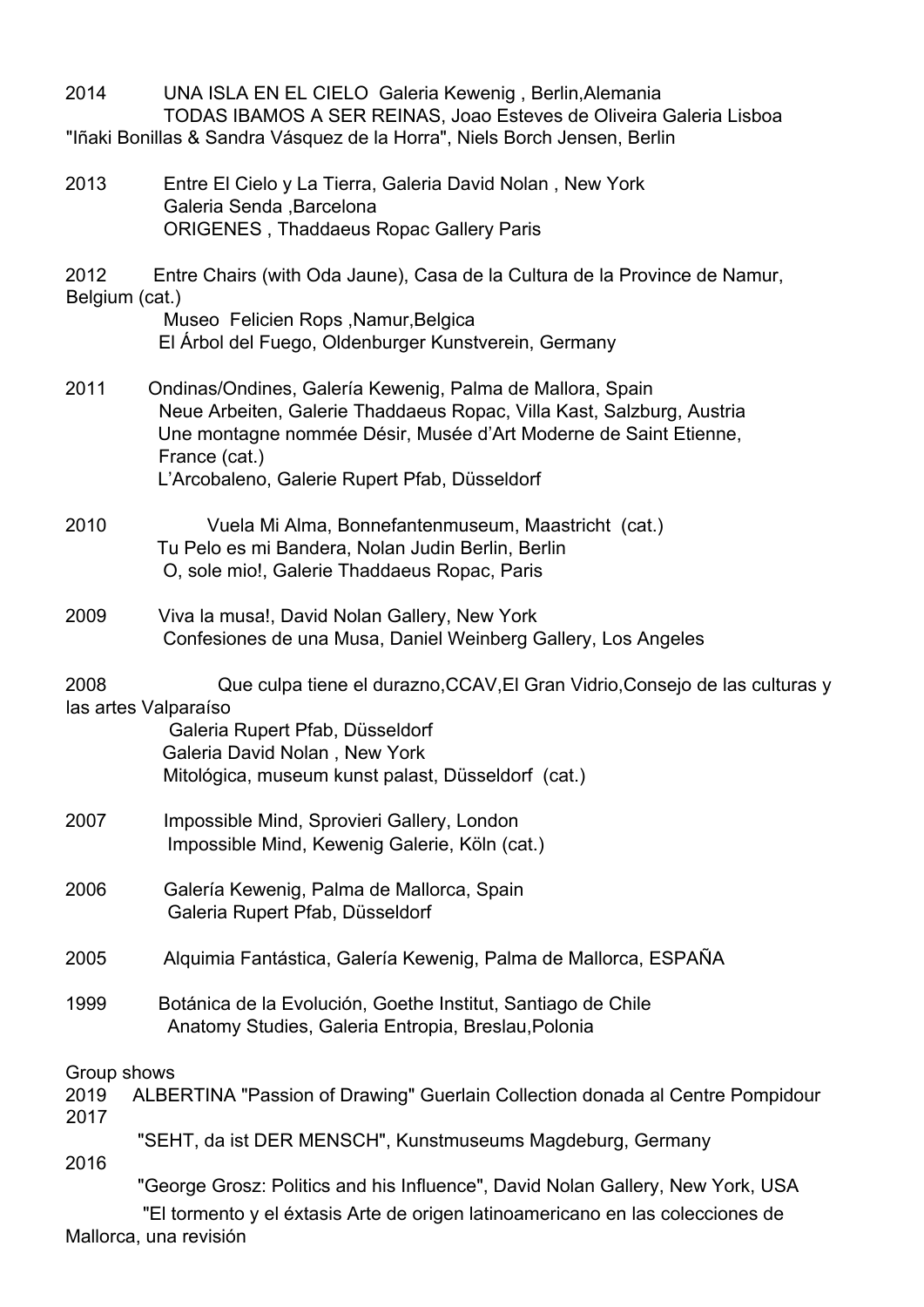arte contemporaneo

 Es Baluard Museu d'Art Modern, Palma de Mallorca, Spain "Mir ist das Leben lieber / I Prefer Life - Sammlung Reydan Weiss", Weserburg | Museum für moderne

Kunst, Bremen, Germany

 "Intrigantes incertitudes",Musée d'Art Moderne et Contemporain de Saint-Étienne Métropole

, Saint- Etienne, France

2015

 "Embracing Modernism: Ten Years of Drawings Acquisitions", The Morgan Library & Museum, New York

"Drawing: The Bottom Line", S.M.A.K, Ghent, Belgium

 "Das gezeichnete Ich – Zwischen Auslöschung und Maskierung", Neue Galerie Graz, Austria

 "Pandora's Vox", Prague City Gallery,Coloredo Manfeld Castell Praha, Czech Republic "Sommer Nacht Traum. Frauen - Landschaften", Altana Kultur Stiftung, Sinclair Haus, Bad Homburg v. d. Höhe,

 "Sinnliche (Un)Gewissheit. Private Collection", Kunsthaus Zürich, Zurich, Switzerland "Drawing now", Albertina, Vienna, Austria

2014 Theatre of the World,MONA Tasmania ,Australia ,Curador Jean-Hubert Martin UBS Collectiom,Galeria de Arte Moderna de Milan,Curated Francesco Bonami

2013 Magik Block,Stifelsen 3 ,Bergen/ Contemporary Art from Chile,Curated Soledad Garcia y Brandon LeBelle

The Drawing Room Galerie im Taxispalais,Innsbruck,

Fundación Ursula Blickle Kraichtal,Alemania,Curador Peter Weiermair

Teutloff Collection meets Sandra Vásquez de la Horra,Kunsthaus

Lempertz,Colonia,Alemania

Lilith,Katz Contemporary,Zurich,Suiza

 Donación Florence y Daniel Guerlein Centro Pompidou,Paris Theatre Of the World ,La Maison Rouge ,Fundación Antoine de Galbert,Paris

2012 Speaking Artists, Busan Museum for Art, Korea,Lorand Hegyii

Zeitgespenster, Museum Morsbroich, Leverkusen

Science & Fiction, Katz Contemporary, Zürich

Expanded Drawing`012, Casal Solleric, Palma,Curadora Pilar Rival

Hysterical Fantasy, Magazzino, Rom,Curador Lorand Hegyii

30th São Paulo Biennial, São Paulo, Brazil,Luis Perez-Oramas

Aus Passion: Zeitgenössische Kunst aus der Sammlung Hanck, Museum Kunstpalast, Düsseldorf

In Other Words: Black Market of Translation - Negotiating Contemporary Cultures, NGBK & Kunstraum Kreuzberg, Berlin ,Curadora Paz Guevara

2011 Nouvelle Présentation de Collections Contemporaines des années 1960 à nos Jours, Musée National d'Art Moderne, Centre Pompidou, Paris, France,Curador Jonas Storsve

Paperworks, U37 / Anna Jill Lüpertz, Berlin

Three Artists from Europe, Gallery 604J, Busan, Korea,Curadora Eunmi Lee Selina Baumann, Frédérique Loutz, Sandra Vásquez de la Horra, Katz Contemporary,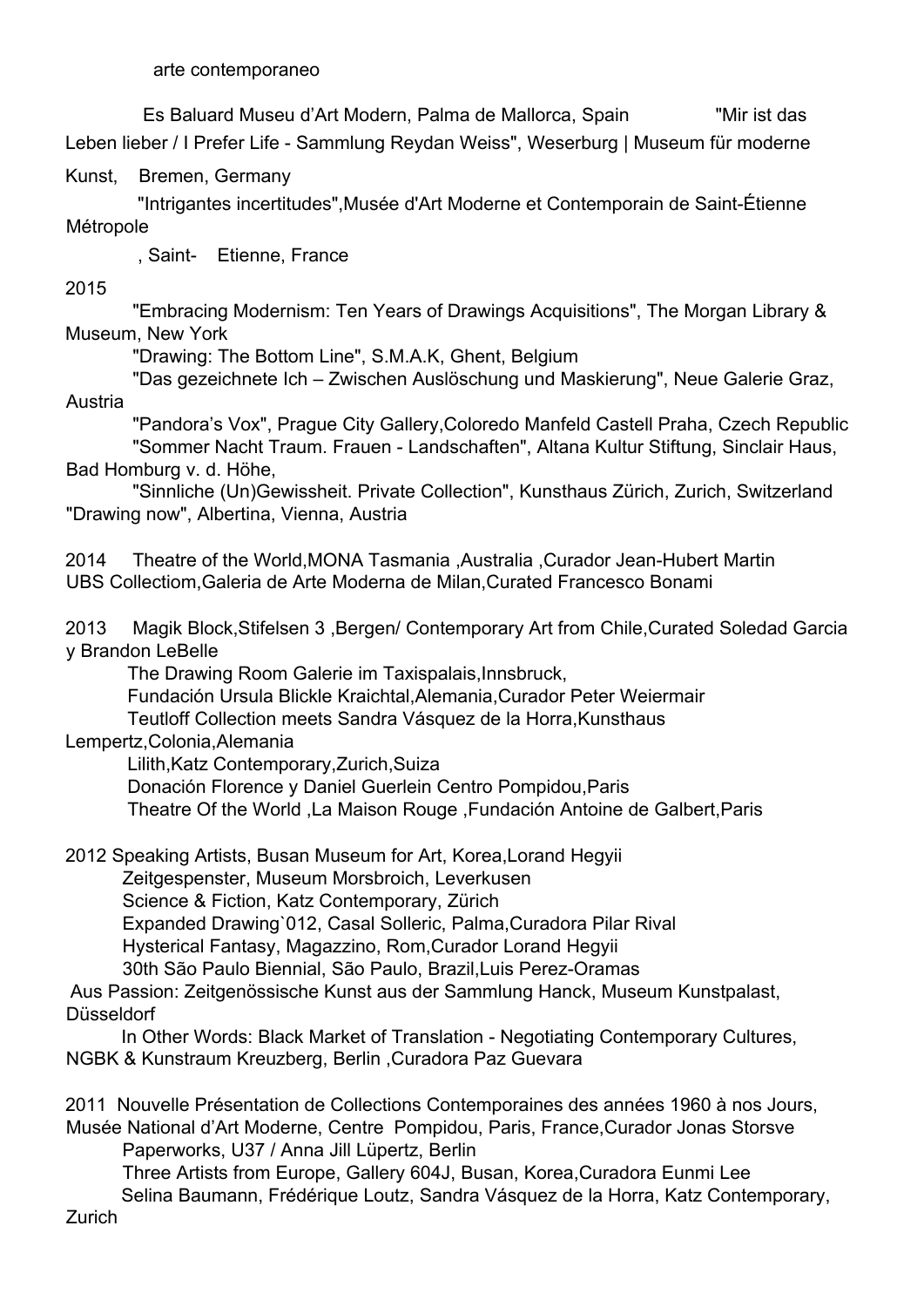Alles Kannibale, me collection / Thomas Olbricht, Berlin ,Curadora Jeanette Zwingenberger

Tous cannibales, Maison Rouge Fondation Antoine de Galbert, Paris

2010 The Visible Vagina, David Nolan Gallery, New York Das Nahe und das Ferne, KAI 10 Raum für Kunst, Düsseldorf ,Curador Zdenek Felix Unsichtbare Schatten: Bilder der Verunsicherung, Marta Herford, Herford ,Curadora Frederike Fast Collection Florence & Daniel Guerlain. Dessins contemporains, Musée des Beaux-Arts et d'Archéologie de Besançon Je mehr ich zeichne, Museum für Gegenwartskunst Siegen ,Curadora Eva Schmidt 2009 Let's Party for a Piece of Art, Pinakothek der Moderne, München X. Bienal de Arte de Bogotá, Confluencias Museo de Arte Moderno de Bogotá, Colombia Essential Experiences, Riso Museo d'Arte Contemporanea della Sicilia, Palermo, Italia Private View II, Galerie Andreas Grimm, München elles@pompidou, Centre Georges Pompidou, Paris ,Curador Jonas Storsve The End of the Line. Attitudes in Drawing, Hayward Touring Exhibition: Hayward Gallery, London; Middlesbrough Institute of Modern Art; The Bluecoat, Liverpool; Bristol City Museum & Art Gallery; The Fruitmarket Gallery, Edinburgh Curadores Deborah Schmitt,Roger Malbert Salon du dessin. Collection Florence & Daniel Guerlain, Palais de la Bourse, Paris Œvres Essentielle, Galerie Gabrielle Maubrie, Paris Passaggi in Sicilia. La collezione di Riso e oltre, Palazzo Riso, Museo d'arte Contemporanea della Sicilia, Palermo Capribatterie e.V. la ottava, Vigna San Martino, Napoli ,Curadora Susanne Ristow 2008 Que Culpa Tiene el Durazno, Centro de Extensión del Consejo Nacional de la Cultura y las Artes, Valparaíso, Chile Meditations, Poznan Biennale 3, Centrum Cultury Zamek, Poznan,Curador Lorand Hegyii Anatomie - les peaux du dessin. Collection Florence & Daniel Guerlain, Fonds régional d'art contemporain de Picardie, Amiens Memories for Tomorrow: Works from The UBS Art Collection, Shanghai Art Museum, **Shanghai** Micro-narratives, tentation des petites réalités, Musée d'art moderne de Saint- Etienne The Florence & Daniel Guerlain Collection: Selected Drawings, Cultural Services of the Embassy of France, New York spot on, Museum Kunstpalast, Düsseldorf Another Damned Drawing Show, Daniel Weinberg Gallery, Los Angeles 2007 und immer fehlt mir was, und das quält mich, Graz Kunst, Graz Micro-Narratives, 48th October Salon of Belgrade, Cultural Centre, Belgrade Drawings from the UBS Art Collection, Tate Modern, London Kava Kava – Facetten der Angst, Kunstmuseum Mülheim an der Ruhr ,Ines Wiskermann,Beate Ermacora 2006 Drawings, Kunsthaus Lempertz, Berlin 2005 AKT – 8 Positionen in der Aktmalerei, Kunstverein Speyer, Germany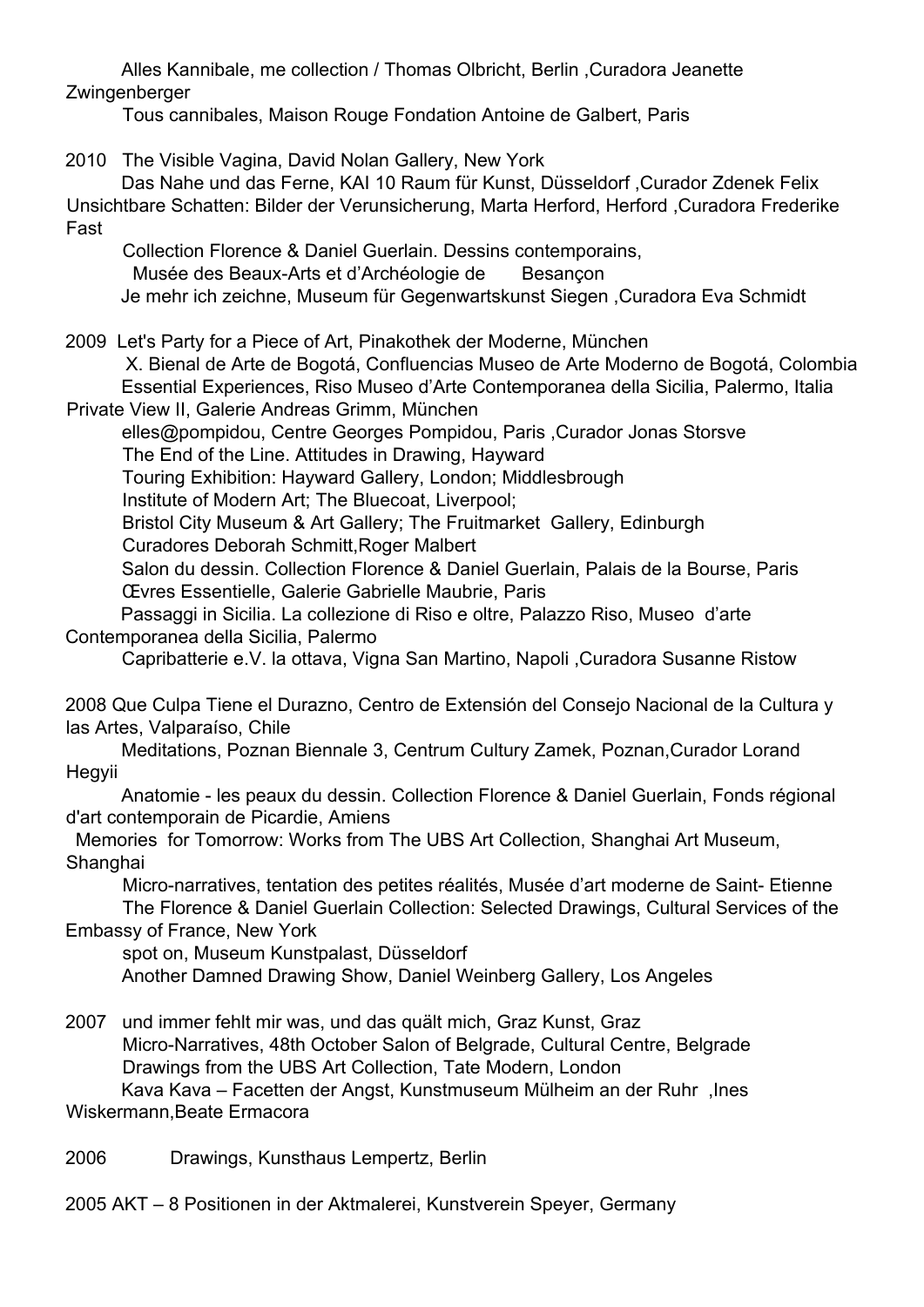2004 Das Böse, Guardini Stiftung, Berlin , In erster Linie, Kunsthalle Fridericianum, Kassel ,Curadora Barbara Heinrich

2003 Materia, reflección y sueños, Collection Santa Cruz-Yaconi, MAVI Museo de Artes Visuales, Santiago de Chile

- 2001 Salzburg, Kunstraum Düsseldorf
- 2000 Wuckenhof, Kunstverein Schwerte, Germany
- 1999 Proyecto orgánico, Town hall of Valparaíso, Chile ArtToll, Bedburg-Hau Cleve ,Alemania
- 1998 Äquator, Museo de Arte Contemporaneo, Santiago de Chile Cascabel, Galería Tomás Andreu, Santiago de Chile
- 1995 Diversidades, Museo de Arte Contemporaneo, Santiago de Chile

Bibliography

Monographs and catalogues

2012 Entre Chairs: Sandra Vásquez de la Horra & Oda Jaune, exh. cat., Casa de la Cultura de la Provincia de Namur

2011 Sandra Vásquez de la Horra. Une montagne nommée désir.Una montaña llamada Deseo A Mountain Called Desire, exh. cat., Musée d'Art Moderne de Saint-Etienne Metropole, Silvana Editoriale Spa. Milano

2010 Sandra Vásquez de la Horra, exh. cat., Bonnefantenmuseum Maastricht, Hrsg.: Juerg Judin, Hatje Cantz, Ostfildern

2009 The End of the Line. Attitudes in Drawing, exh. cat., Hayward Touring exhibition: Middlesbrough Institute of Modern Art; The Bluecoat, Liverpool; Bristol City Museum & Art Gallery; The Fruitmarket Gallery, Edinburg, Hayward Publishing, London

- Collection Florence & Daniel Guerlain. Dessins, Paris
- 2008 Sandra Vásquez de la Horra: Mitológica, exh. cat., museum kunst palast, Düsseldorf Mediations Biennale, Cat., Poznan 3, Centrum Cultury Zamek, Poznan

2007 Impossible Mind: Sandra Vásquez de la Horra, exh. cat., Kewenig Galerie, Köln; Sprovieri Gallery, London; Elena Quarestani- Assab One, Milano, with an essay by Ammann, Jean Christoph, Verlag für Moderne Kunst Nürnberg

Micro-Narratives: 48th October Salon, exh. cat., Cultural Centre of Belgrade

The UBS Collection: Drawings, exh. cat., Tate Modern London, Hatje Cantz, Ostfildern Kava Kava: Facetten der Angst, exh. cat. Kunstmuseum Mülheim an der Ruhr, Kerber Verlag 2004 In erster Linie...: 21 Künstlerinnen und das Medium Zeichnung, exh. cat., Kunsthalle Fridericianum Kassel

Reviews and articles

2012 Vásquez de la Horra, Sandra: Las formas del lenguaje (Forms of language). in: Gagarin. Volume 13 #1, Belgien 2012. S. 94-107.

Legrand, Dominique: "De droles de dames", Mad, March 14, p. 47 Lorent, Claude: "Des tourments charnels", La Libre Belgique, April 16

2011 Gallardo, Juanjo Oliva: "Aguas estancadas", Ultima Hora, December 9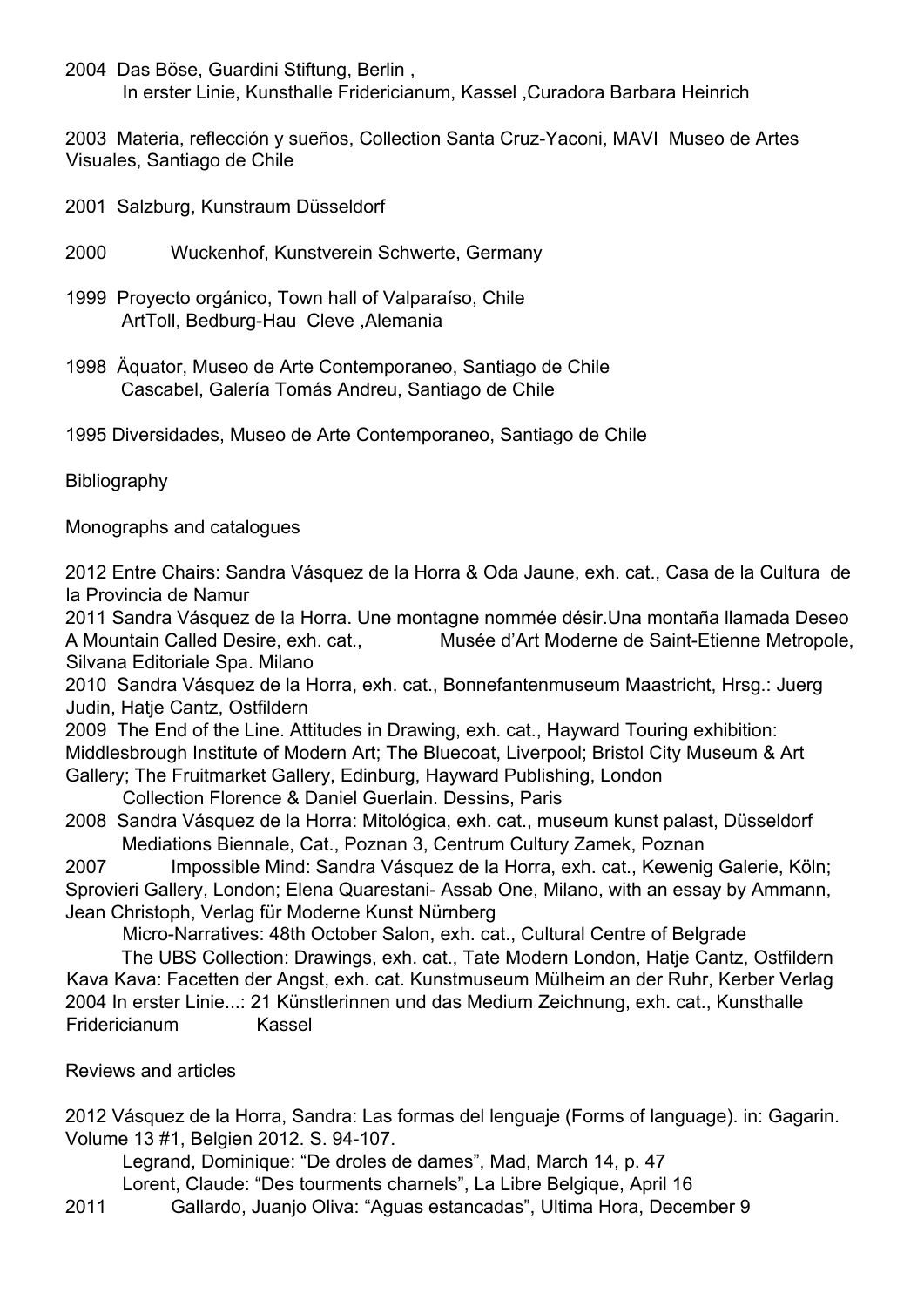Kunze, Gabriele: "Werke voller visueller Poesie", Die deutsche Wochenzeitung, Nr. 47, November 24

Tyszler , Jacques-Jacques, "Sandra Vásquez de la Horra", Touts Cannibales. Cannibals all, Artpress 2, n° 20 February/March/April 2011, Paris, pp. 94-96

Waelder, Paul: "La urgència del Dibuix", dBalears, Nr. 531, December 11 Boulevard Magenta Issue 7, Irish Museum of Modern Art, Dublin

2009 "Zeichenkunstpreis für die Künstlerin Sandra Vásquez de la Horra", Frankfurter Allgemeine Zeitung,

March 25, p. 35

"Sandra Vásquez de la Horra at David Nolan Gallery", The New Yorker, January 26 2008 Hoffmans, Christiane: "Sich die Angst von der Seele zeichnen", Welt am Sonntag, 23 November

Meister, Helga: "Das Schaudern beim Küssen", Westdeutsche Zeitung, June 26 Schwabsky, Barry: "Sandra Vásquez de la Horra", Artforum, March, p. 372f

Meister, Helga: "Sandra Vásquez de la Horra", Düsseldorf: Verlag Edition Achenbach Ammann, Jean Christophe: "Traumata - fast wie in einem Märchen. Sandra Vásquez de la Horra",

Jean Christophe Ammann: Bei näherer Betrachtung, Frankfurt, 2007, p. 168-170 Catoir, Barbara: "Wie Treibgut an der Wand", Frankfurter Allgemeine Zeitung, No. 42, October 21, p. 71

Imdahl, Georg: "Brandmahle der Erinnerung", Kölner Stadt-Anzeiger, Kultur 28 No. 242, October 18

2006 Peters, Gertrud: "Märchen in Wachs getaucht", Rheinische Post Düsseldorf, April 1

Meister, Helga: "Vitaminbomben", Westdeutsche Zeitung, May 6

Vogel, Sabine: "Critics Picks: Sandra Vásquez de la Horra", Artforum, May

Meister, Helga: "Große Zeichner im Kleinformat. 'Junge Talente' auf der Art Cologne", Westdeutsche Zeitung, January 3

2005 Breuninger, Martin: "Ein skurriles Wunderland in kleinen Formaten", Mallorca Zeitung, No.

290, S. 48

Ribal, Pilar: "Reinventar el mundo / Rethinking the world", art.es, Arte Contemporáneo Internacional, no. 12/13

 Lucke, Brigitte: "Alquimia Fantástica", Cultura Mallorca, La Revista Cultural, Palma de Mallorca, No. 2

Fronz, Hans-Dieter: "In erster Linie ...., Kunsthalle Fridericianum,10.10.2004-2.1.2005", Kunstforum International, No. 174, Januar – März, S. 295

Baer-Bogenschütz, Dorothea: "Frau Fleury feiert eine Party. Art Frankfurt", Süddeutsche Zeitung No. 100 (Art and Awards)

Selected collections

Bonnefantenmuseum, Maastricht,Holland

Centre Pompidou /Centre National des Arts Plastiques, Tour Atlantique, Paris

Collection Antoine de Galbert, Paris

Denver Art Museum,USA

The Florence & Daniel Guerlain Collection, Les Mesnuls/Paris

Hauser & Wirth Collection, Henau,Suiza

Hessisches Landesmuseum Darmstadt

Kai 10/Arthena Foundation,Düsseldorf

ING Art Collection, Brussels